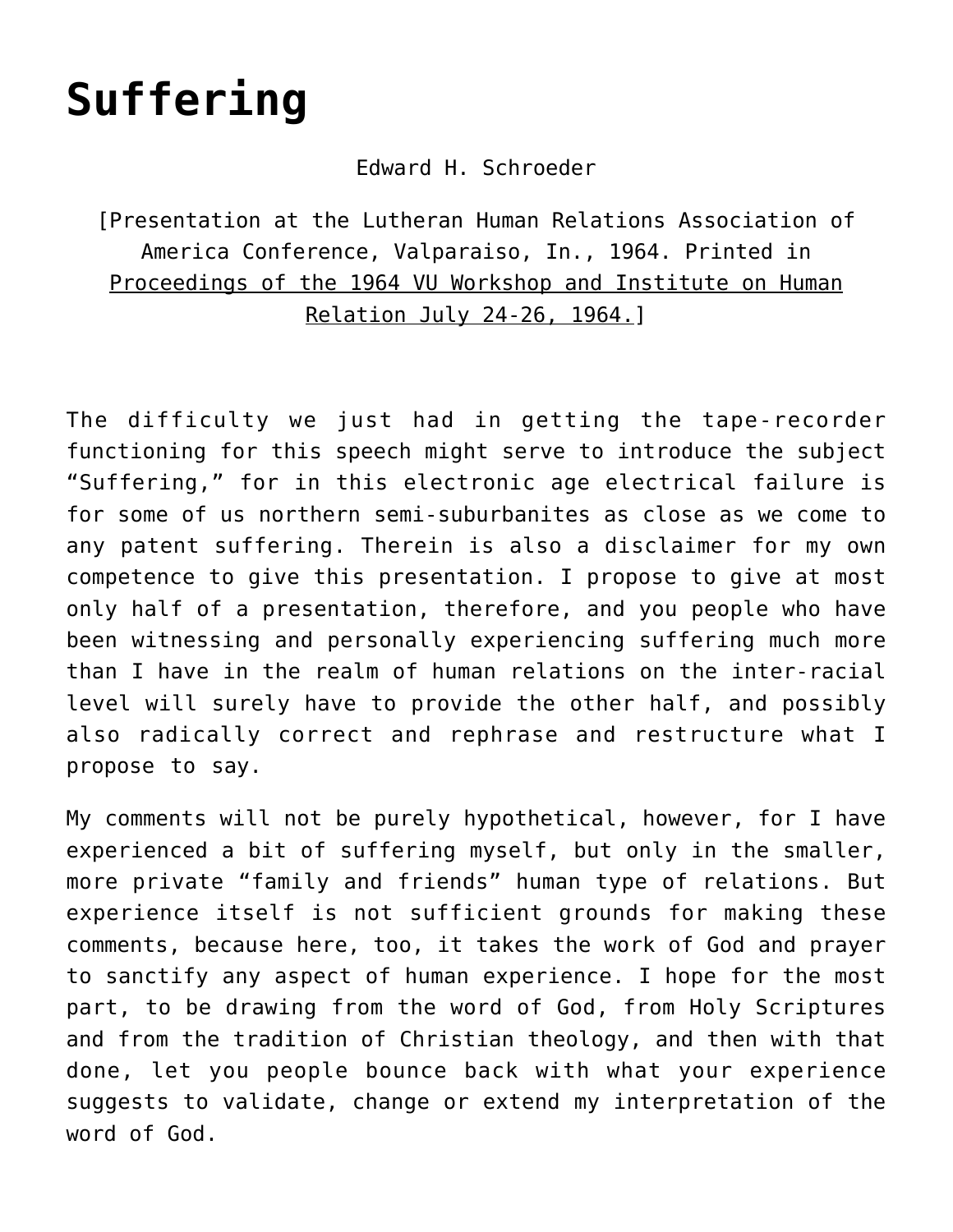### **MORE THAN PAIN**

The theme of suffering is surely written large in the Holy Scriptures. Beginning with Genesis Chapter 3, suffering is listed as one of the testimonies to the fact that the world now exists **after** the fall. The world in which man finds himself is a split world; something is wrong, and things are not the way they ought to be. The existence of suffering is one big signpost to that fact. In Genesis 3:16 ff., God speaks to His people and Himself gives the first interpretive word to their suffering.

I think it is important that God not only inflicts the suffering — the ground being cursed, Adam having thorns and thistles and the sweat of his brow, and Eve having her problems focused in her womanly role of wife and mother — (this is not just a bald assertion), but here too the word of God brings God into relationship with the suffering. A key concept running through the whole Scriptures is that suffering, no matter how it is analyzed, can never be ultimately seen until God's hand is seen in it, for whatever that might mean.

Suffering is not just the "ouch" notion that most of us sense when we meet the word suffering, as we equate suffering with pain. Suffering certainly does mean something that hurts, and Biblical references to suffering do have something of the "ouch" character to them. But there is more to suffering than just the "ouch." Suffering is one facet of the total gap that actually does predominate in the split world that now exists.

It seems to me that we ought regularly to unite Genesis 5 with our understanding of the fall in Chapter 3 with its monotonous, repetitious phrase at the end of every paragraph: so-and-so begat so-and-so and he died, so-and-so begat so-and-so and he died, and he died and he died and he died. The Genesis writer is not just giving us historical chronology, that everyone died and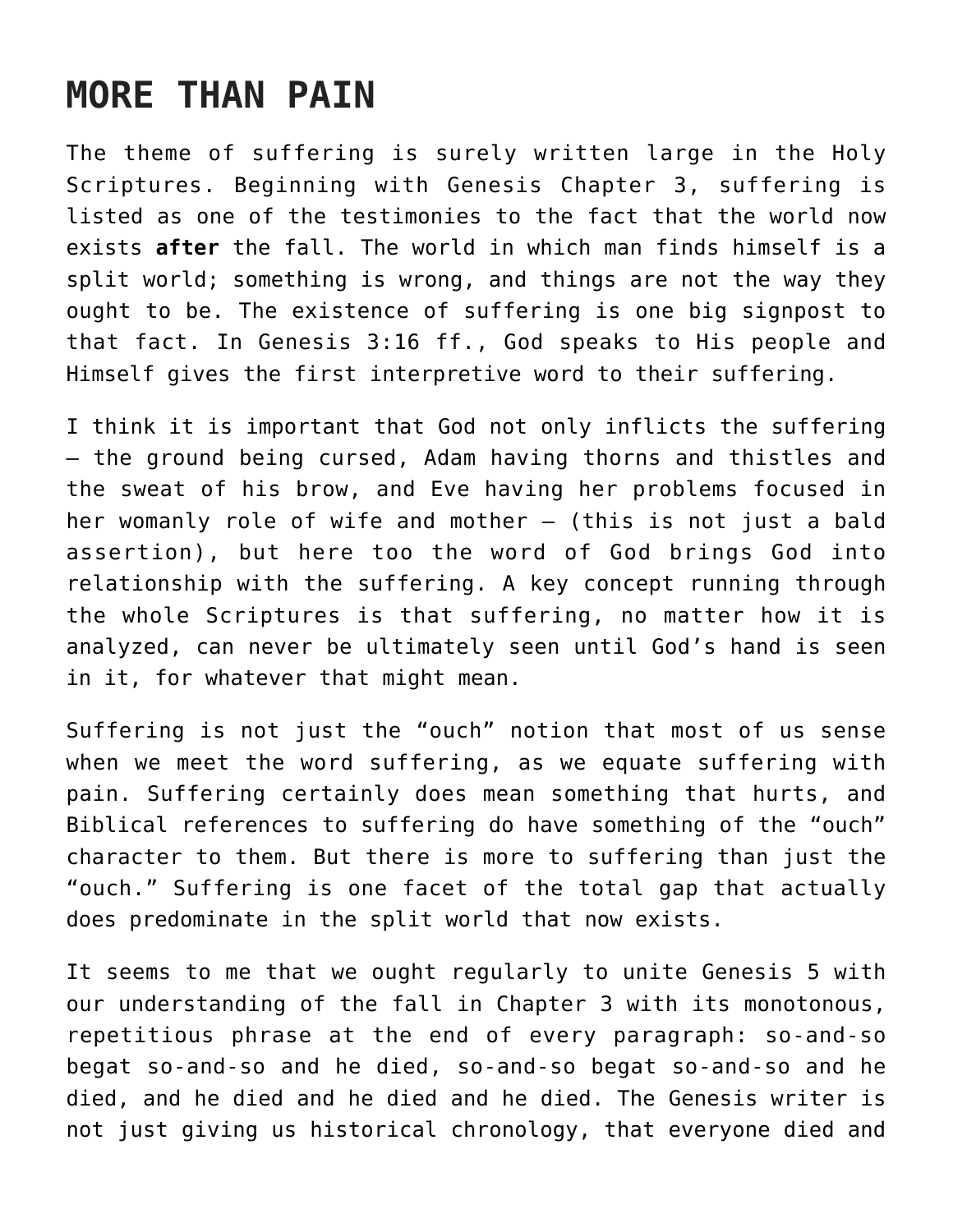that is where his life stopped. This "and he died" is the tragic end, the finale, the sum total of suffering life in a now fallen world.

But suffering is more than just "ouch." We must look at some additional implications or connotations of the word. One of them is still partially retained in our churchly use of Elizabethan English, in a phrase most of you still remember: "Suffer the little children to come unto me." Here the word means permit, allow, let. We have to see this facet of it, this passive motif in suffering. Suffering is an aspect of the passive or the receptive life. Suffering is what comes to me. The use of the word "passion" as synonym for suffering includes this notion of passivity and being on the receiving end. The passion of our Lord refers to what He let happen to Him. Christ's phrase, "Thy will be done," is a key passage that should be incorporated into our understanding of what suffering is. Suffering is having things happen to you when you yourself are relatively, or maybe completely, unable to do anything about it.

This is obviously the case with most of our biological sufferings. Even for all of our preventive medicines, finally we "catch" pneumonia or we "catch" a cold. That is an irony of our language. Catch is an active verb, but I have never seen anyone go out and actively get a cold, but it comes to you. We would do better **not** catching it, but in most cases we cannot help it. And finally all of us catch the grand finale of suffering: we catch death as it catches up with us and we passively have to let it happen.

So suffering as Biblically viewed is one of the inevitable facts of life. One cannot escape it. This theme runs through the Old Testament literature. The whole book of Job is a long, dramatic dialogue of a man who is wrestling with his own suffering, becoming forcibly aware of the fact that man is born into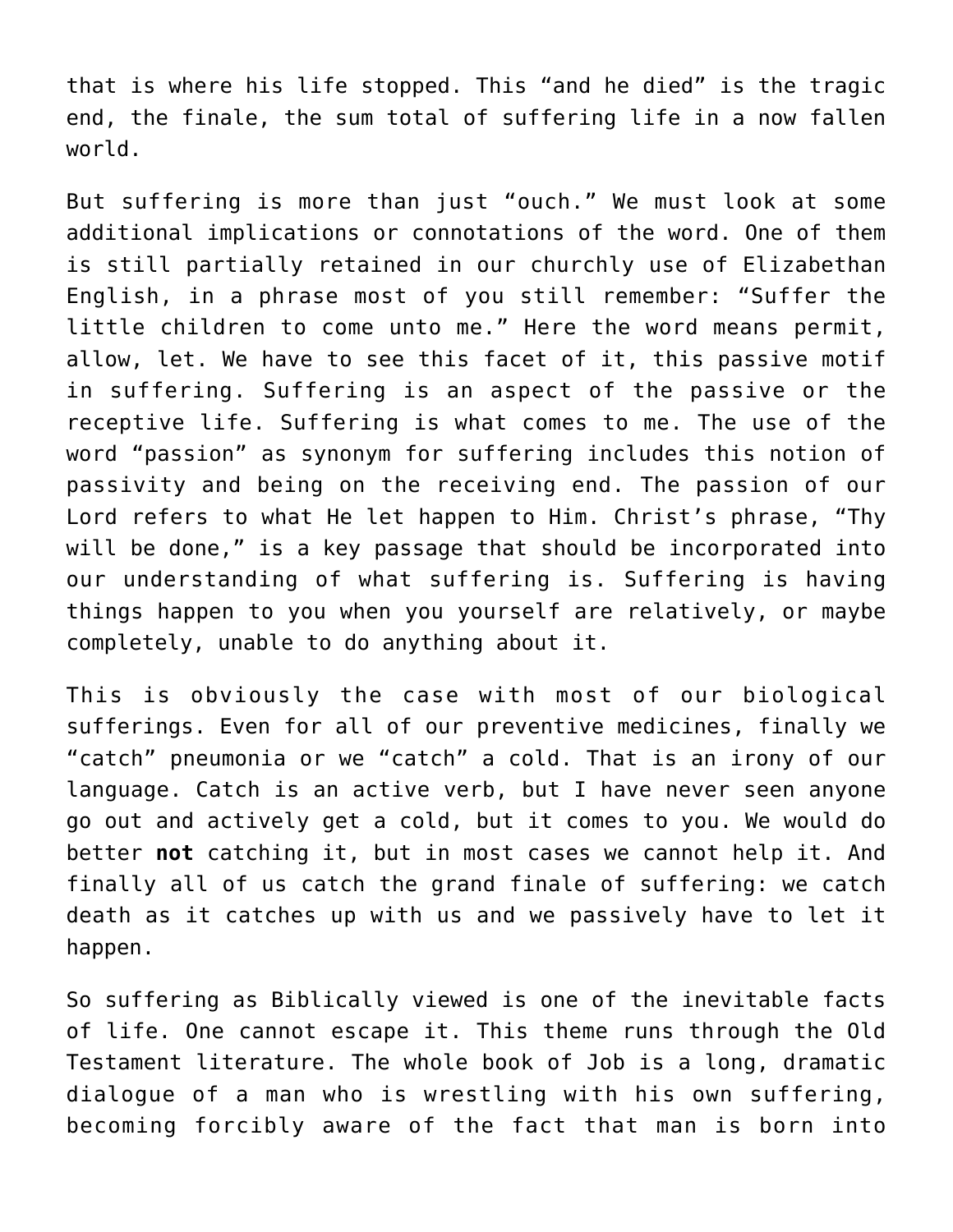suffering just as naturally as sparks move up from a bonfire. Even in I Corinthians 10:1-13 when the apostle says that no temptation, no testing has come to you that is not common to man, he is telling his Christians in Corinth that just by virtue of their being human they are going to be susceptible to the troubles and problems of being tested. But rather than some form of fatalism the epistle calls for hope as it moves on to indicate what your suffering does for your relationship to God, and how God fits into your suffering. This is what the Genesis 3 report on suffering surely says, that even though the world is living after the fall and under the curse of suffering, God's hand is **in** suffering.

Suffering can be viewed, says Helmut Thielicke, as the gauze left sticking in a wound that is not yet healed, the purpose of which is to drain off the poisons so that ultimately healing can take place. But as long as the gauze remains in the wound, as long as suffering still exists in our lives, it is a reminder of unfulfilled healing, a reminder that the split and fallen world still is not restored, still needs to be restored. In that sense, just general suffering without any specific theological implications to it is a pre-evangelical sign of the fact that things are not the way they ought to be, and that in God's providence there still is another chapter, a new heaven and a new earth beyond the suffering existence that pertains at the moment.

### **MORE THAN SACRIFICE**

It might be bad enough to say that these are the givens of the fallen world. It hurts, and even worse than that it is inevitable. You cannot escape it. But the problem is compounded by the fact that men, even fallen men, **do** react to their suffering. They do put theological implications on it, even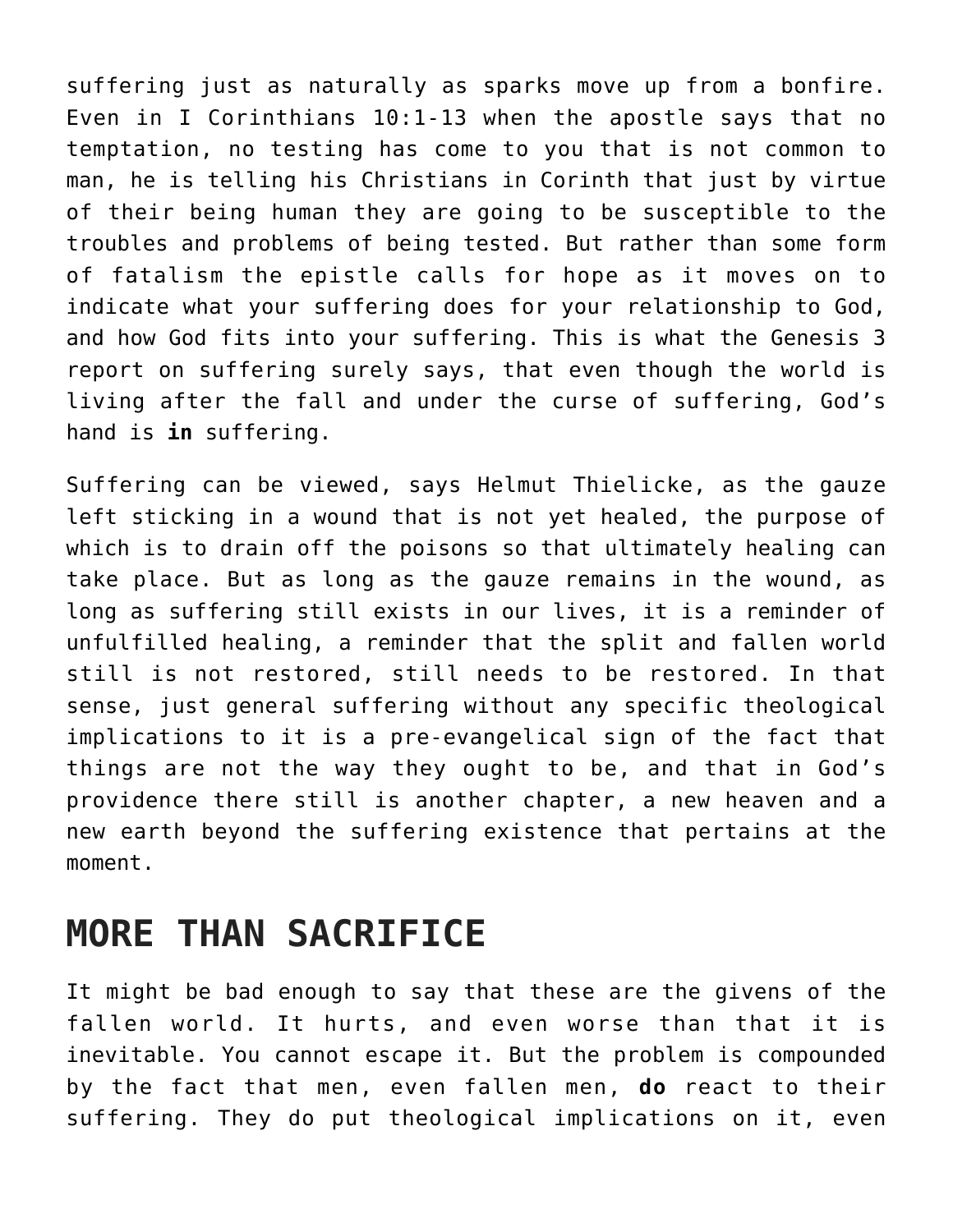before they come into any contact with the gospel or with the grace and mercy of God. Thus you also find throughout the Old Testament, specifically in the psalter, a suffering son of God, a suffering believer, who looks at some of his fellow sinners and extremely wicked friends and sees that they **do not** suffer and this whole complex of the situation throws him into unfaith. We could simplify this by just saying that the problem of suffering in a fallen world is compounded by our own Phariseeheresy. We may, for instance, look at the absence of suffering in our lives and use that as a measure of our virtue, our genuine qualities. We have not only kept our nose clean, but somehow we have not caught all those other things. Or conversely, and this is probably where most of us suffering servants of Jesus Christ are apt to compound our suffering by combining it with the Pharisee-heresy, we may measure our ultimate virtue and our real value by the length and number of scars that we can count on our bodies or on our psyches or on our lives. But I cannot find any place in the Biblical Scriptures where God gives anything like a purple heart to people for the number of wounds they have. Wounds and suffering, even here in society, say nothing about a man's value, nor about his ultimate worth with God.

This is surely especially dangerous in the ecclesiastical kind of forms it can and does take among some of us. Most of us here at the university have not gone out and gotten beaten yet, but we can piously say, "Look what I'm giving up to be teaching at a church institution. I'm sacrificing at least 50% more income surely anywhere else I could be making that much more." Then there is that ecclesiastical masochism that goes out seeking suffering because it feels so good. We can see all those others who are not so good and who are not being hurt, and we can subtly apply the Pharisee-heresy to our own suffering. We seek our justification by suffering, our salvation by all that we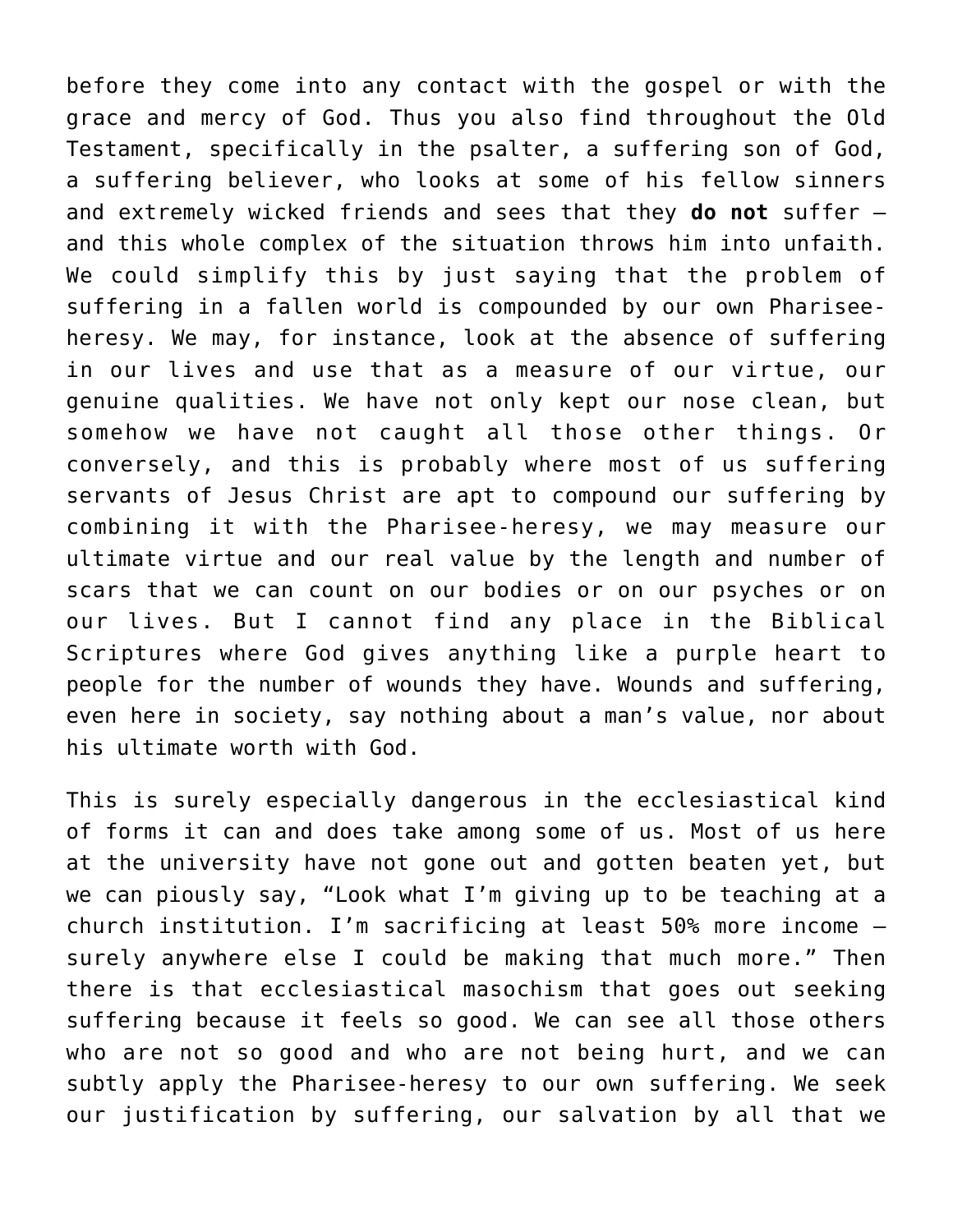have sacrificed or had to give up — which of course now becomes heretical, when our salvation really rests in all that Christ suffered and all that He gave up.

### **REACTION OF FAITH**

It seems to me, therefore, that the core concern in Biblical theology on suffering is not whether there is suffering or not, or even whether we should get rid of suffering. Biblical theology says there is going to be suffering, so the core concern is my reaction to it.

How do I react? Basically, there are only two alternatives: in faith or in unfaith.

Job is finally brought to a faith-full reaction to his suffering, as many an Old Testament sufferer is. He confesses, "Though he slay me, yet will I trust him."

It seems to me once more that I Corinthians10:1-13 has this motif running through it. St. Paul, you may recall, is working through a few episodes of Old Testament history and is saying, "They murmured against God and they got cut down." I think we miss the point if we just look at these and say, "St. Paul says if you're not good you're going to get into trouble, you're going to have suffering." But if you analyze these episodes, the first thing that Paul points to, Israel's act, is already Israel's reaction to a previous given situation of suffering. God had left them in the lurch when Moses disappeared up in the mountains and everything was so terribly quiet for so long — and this was the way they reacted to that uncomfortable situation. At other times in the wilderness their unfaith, their rebellion, was already their faithless reaction to suffering. St. Paul is telling us that when Israel really got into trouble was when they reacted in unfaith to trouble that God had originally sent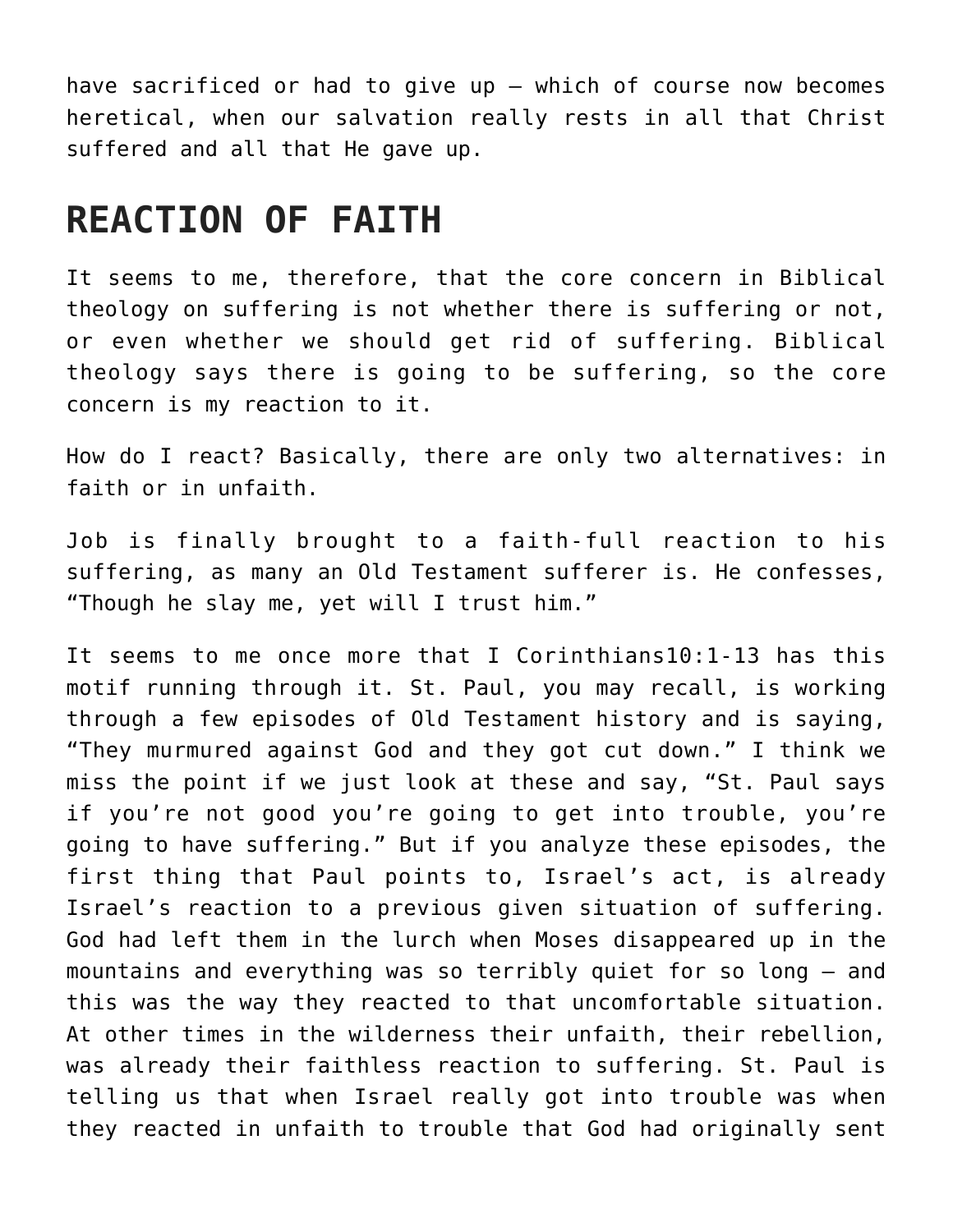them, apparently trouble for which He had had a different purpose in mind.

It surely is no accident that in I Corinthians10 St. Paul's big emphasis is "God is faithful, Who will not suffer you to be tempted beyond your strength," but will allow temptation, etc., so that you can endure it. The faithfulness of God is the point to which God wants His suffering man to have recourse, to which he wants him to flee. And every one of the Old Testament episodes in Paul's passage indicated that God's people did not take refuge or run to the faithful God, but in some form or other they ran to some other recourse, even if it was nothing more than all their gold and silver, so that they could build the calf.

So it is first of all a man's reaction to his suffering which counts, not whether or not he has some, or how he can or cannot get rid of it. I suggest that ultimately reacting in faith is how the Bible would say you really get rid of it. That demands some modification, however, since getting rid of it could also be interpreted as "escaping" suffering, which is not the Biblical perspective. The Biblical way for getting rid of it is with this word "endurance," the last word of the epistle lesson. God's assistance for suffering is not giving us escape, but giving us the stuff we need to endure it. Suffering is painful, it is unavoidable, it is ultimately destructive of life, and death itself is the end of suffering. Suffering is the status quo wherever the old era still prevails, even though God actually presides over this old era. If that is the case, one might expect that it ought to disappear completely when the new era, the acceptable year of the Lord, arrives.

Maybe it ought to, but it does not in the first chapter of that acceptable year of our Lord. It is no great secret that suffering is written large and right at the center of the life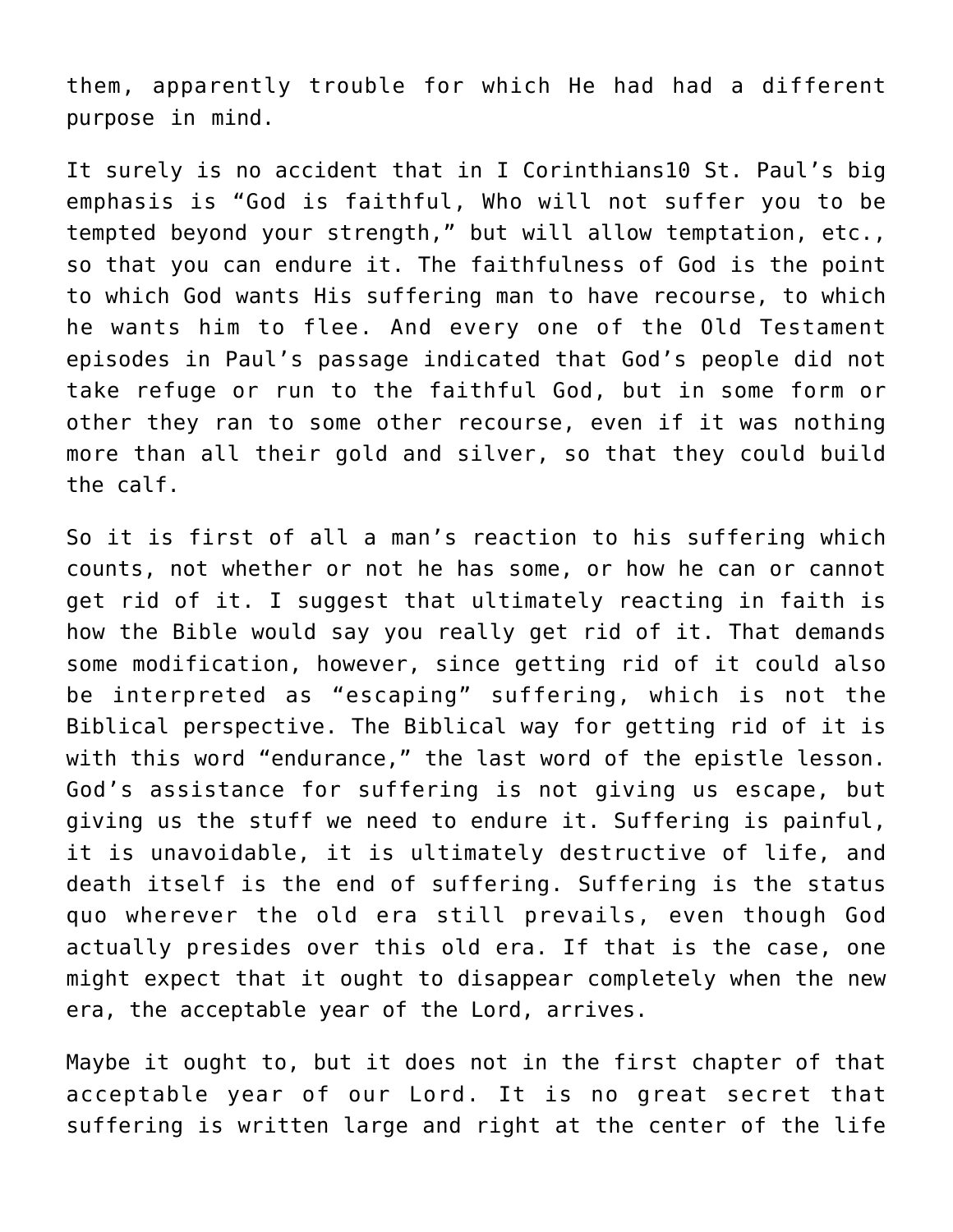and ministry of Jesus Christ. The writer of the letter to the Hebrews remarks in chapter 5:9, "Although He was the Son of God, He learned obedience through what He suffered." Just in the way this is phrased, the Hebrew writer indicates that we would not automatically think a Son of God ought to get involved in suffering. Yet he says, "Although He was the Son of God and you might not expect it to happen, nevertheless He **did** get involved in suffering, and His obedient Sonship, His being on the receiving end from the faithful Father, involved His continual life of suffering."

## **CHRIST'S SUFFERING MINISTRY**

I think there are at least three observations that can be made about the role or place of suffering in the life and ministry of Christ Himself.

### **IDENTIFICATION**

The first one is pretty obvious if in His incarnation and in His work He identifies totally with the men who lived in the old fallen world. If the identification is total, then whatever happens to them, even suffering, is also going to happen to Him.

### **CONFLICT**

But there is another theme that runs regularly through the New Testament that says

there is much more to His suffering than this. One facet is that He does not just submit and succumb to whatever dominates the old era, but He starts engaging in conflict with it. And it is this conflict with the tyrants of the old era, the principalities and powers now loose in a fallen world, that gets Him into some more suffering. When St. Paul later on talks about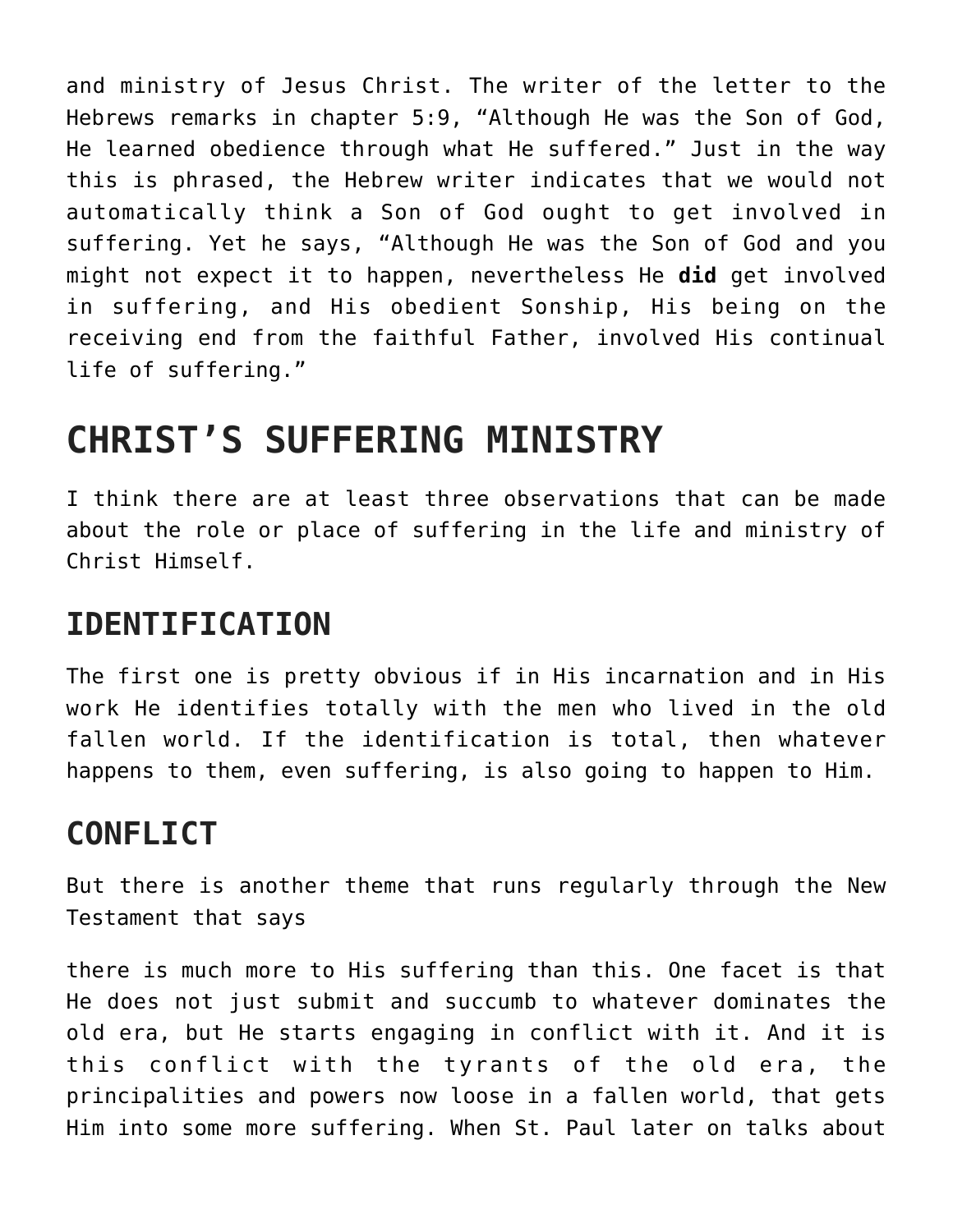some of his opponents as enemies of the cross of Christ, he is just picking up a half generation later the notion that runs through the presentation of Christ's ministry found in the gospels: that the world was also constantly in conflict with Christ and His cruciform ministry. Even though part of His obedience is that He **is** to go to the cross for the sake of the Father's will, to accomplish whatever it is that the Father has in mind, part of His going to the cross is **forced** upon Him by His conflict with the principalities and powers of His day. And these were incarnate not only in the Israelites, the Pharisaic Jews, but even in many cases in his own disciples, who were sometimes the spokesmen not for God but for God's enemies. John's gospel, for example, starts out by telling us "He came unto his own, but his own did not want him." And right away you ought to be aware that the ministry of the life of God in a fallen world will meet opposition, and this opposition is dedicated to the removal and extinction of the life of God in the world. The world concludes, then, that the only way to get rid of Him is to kill him, to make him suffer.

#### **CONQUEST**

The third motif in Christ's suffering ministry is perhaps the first specifically positive assertion, that it is with his suffering that he suffers suffering out of existence. With his suffering he overcomes the very opponents who at one stage are the ones who inflict it upon him.

The letter to the Hebrews again, Chapter 2:14 summarizing several previous verses, says, "Since, therefore, the children share in flesh and blood (i.e., the children whom God wants to redeem) He, the Christ Himself likewise partook of the same nature, that through death He might destroy him who has the power of death." It's a weird kind of theological alchemy, but this is the testimony of Biblical theology. Through suffering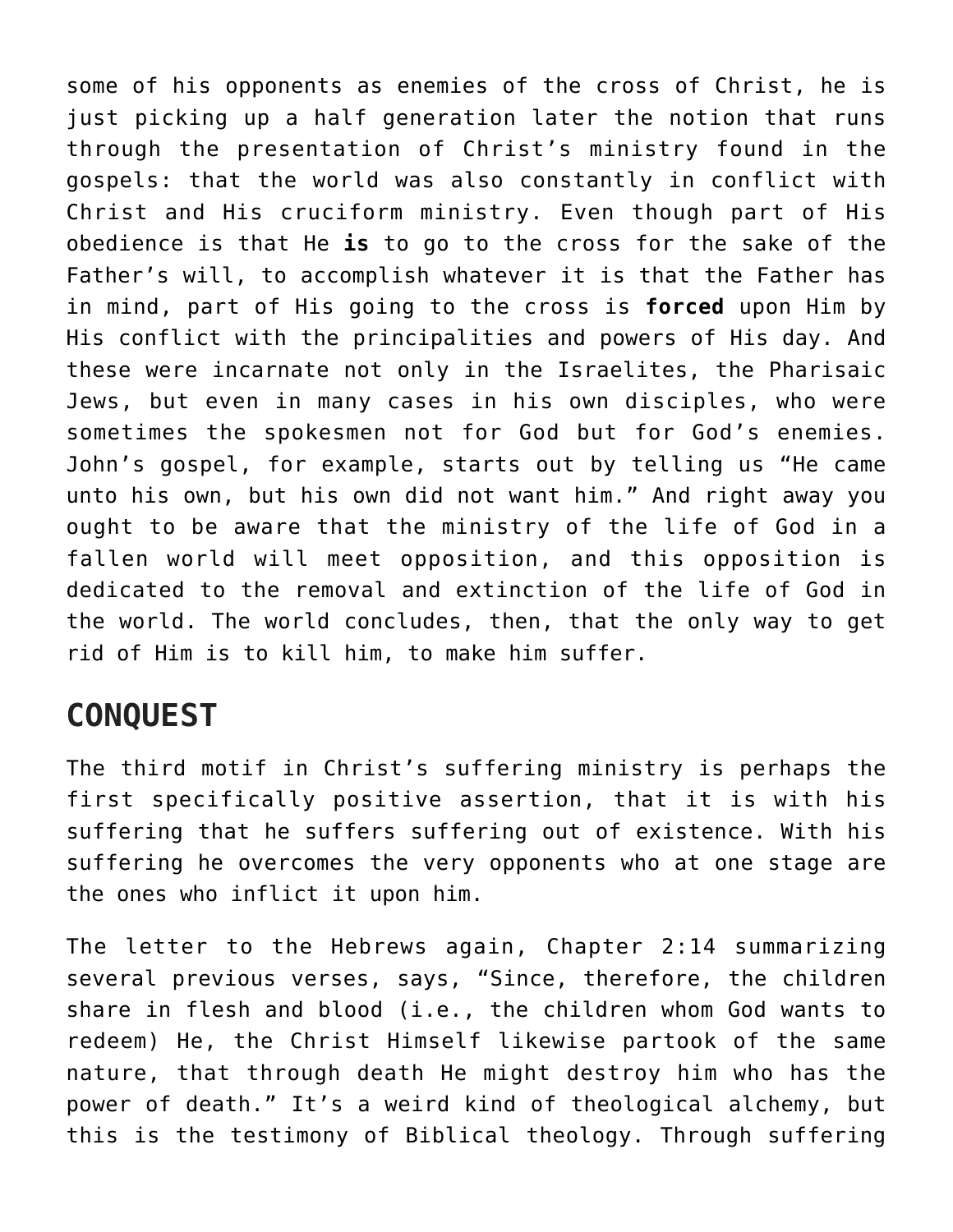and death He destroys the very power that suffering and death have over men's lives and destinies. The suffering motif is at the heart of His ministry to man. Because He is God's suffering servant, He is able to perform the service of bringing the **other** children of God **out** of the suffering. So a few verses later we read, "For because He Himself has suffered and been tempted, He is able to help those who are tempted." By virtue of His active, **willing** and ultimately victorious appropriation of the suffering ministry assigned Him by the Father, He is able to be the victor for every other man in his own personal suffering.

### **BAPTISM**

The suffering ministry of Christ is viewed by the New Testament in close connection to His baptism. The voice that comes from heaven at that event unites the royal victorious motif of Old Testament Davidic kingship with the suffering servant motif of Isaiah, so that precisely in **being** the suffering servant He **is** the victorious King, the promised Son of God. You remember that David's real claim to fame was that he himself was God's own adopted son (II Samuel, 7) and therefore a "son of David" is not just some one in the Davidic dynasty but to be **The** son of David is to be **The** Son of God. In His baptism He receives His "double" identity. "You are the one, my picked Son, my beloved one, and in the suffering servant role you fulfill the redemptive ministry assigned to the Messianic son of David."

Besides this association of Baptism and suffering with Christ at the Jordan the few additional times that Baptism is mentioned in the Synoptic gospels, it is mentioned in direct connection with suffering. One is the time when the sons of Zebedee came up to Jesus and asked "When you come into your kingdom, can I be prime minister and can I be the chancelor of the exchequer?" Jesus responds, "Do you men know what you are talking about?" And they **did not**! If they had any explicit thoughts about it at all they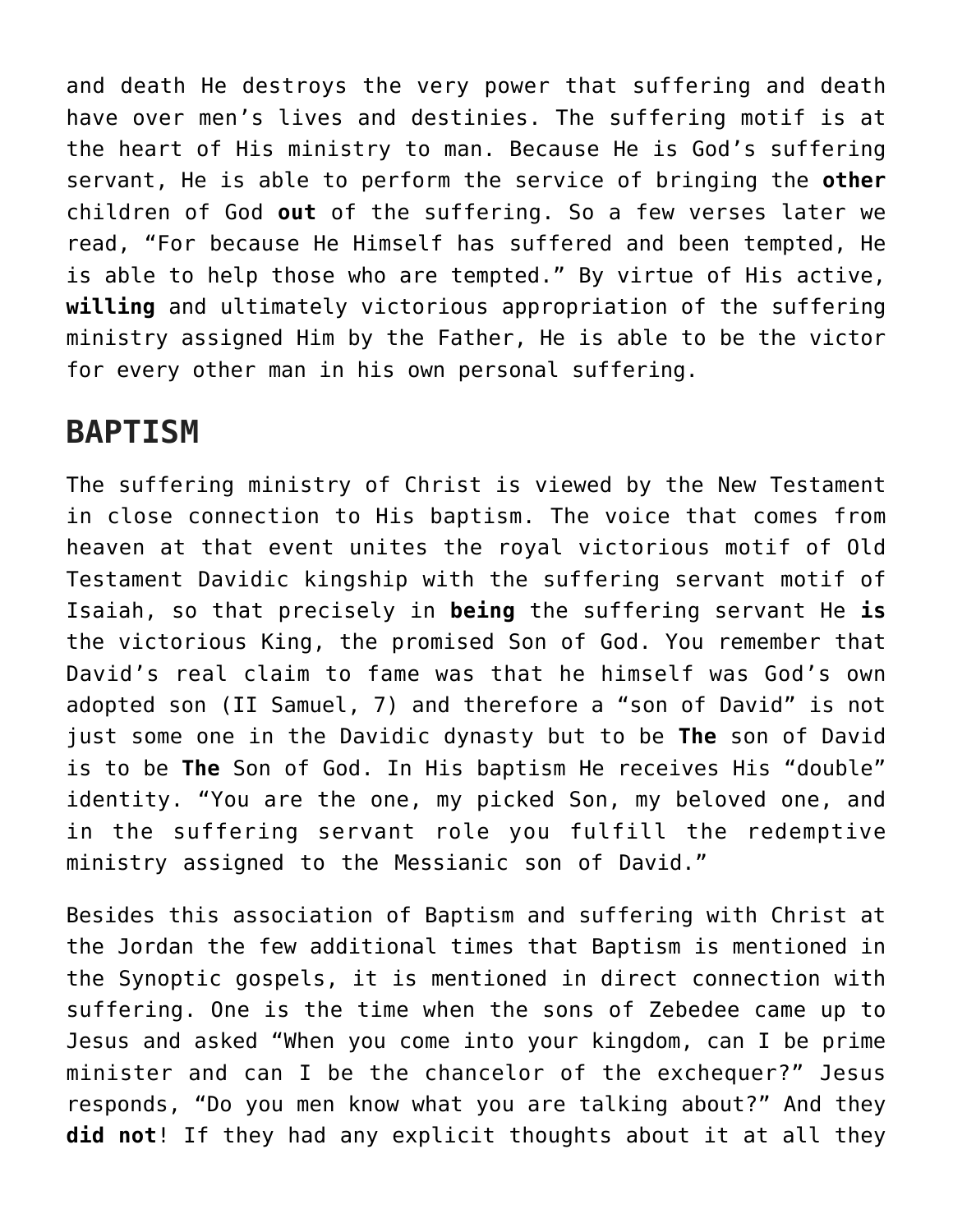thought the kingdom of God was something whereby one escapes suffering, and avoids it. So Jesus said, "Are you able to be baptized with my kind of baptism?" Here He did not mean — "Will you be able to stay under water in the Jordon for 30 seconds and come back up again," but here He is referring to the whole suffering ministry involved in **His** kind of baptism that any of His men are **also** going to have if they are going to be **His** men.

### **OLD AND NEW WORLDS**

In Christ's people the old age and God's new age overlap and the overlapping of the ages brings conflict and conflict brings suffering. As Christ tells His disciples in the Johannine gospel: "You are no longer of this cosmos, of this eon, but you are still in it," and later on of course the reason for His disciples still being in the world is because He has work still to be done in it and the disciples are his workmen.

Suffering is not eliminated from human history (including the very personal pieces of that history which you and I live, even as we live as children of God) even though Christ has sounded the end of the old age. In Christ the beginning of the end of the old age has come, but the end of that end has not happened yet. So Paul can say in Romans 8, "The old creation is still groaning in pain." But the pain of suffering is travail, birth pains. Something new is underway that has not yet come to complete fruition. And when it does come to fruition, then the full redemption of the sons of God will be revealed. The new age of redeemed Sons of God is already here, but the situation now is that it is not completely apparent, not obviously patent to the old eon, at all. And in so far as you and I are still the weak sinner-saints, it is often not very patent or apparent to us either. But this redemption is **already** what is at work, and when the end of the end of the old age comes, then it will be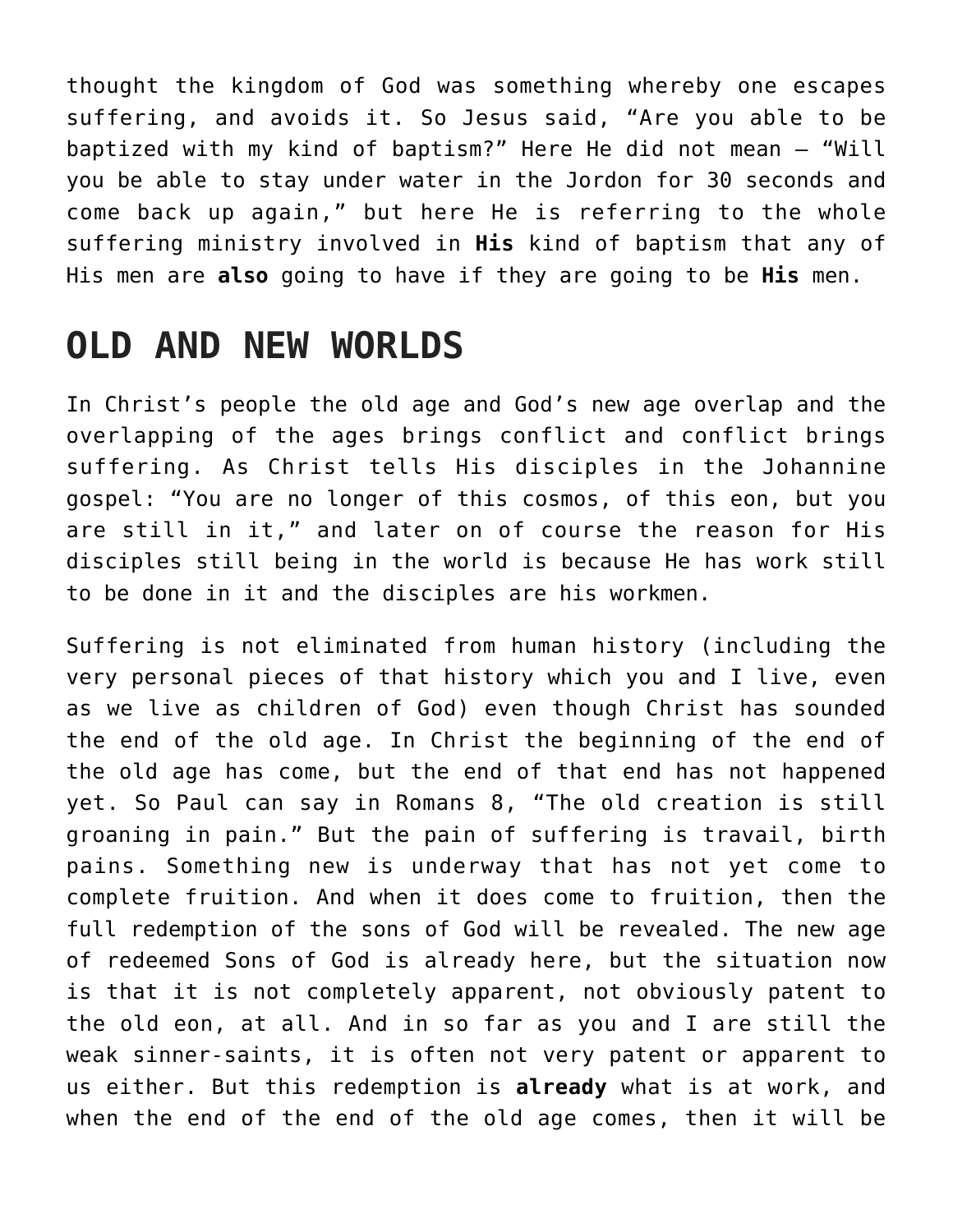clear, open, apparent to all, not only to the Christians, but also to those who for some reason or other never came in contact with it.

Thus one aspect of a Christian's suffering comes by virtue of his dual citizenship in both of the ages that do now exist, one of which is doomed ultimately to end, the other of which is as endurable as God Himself is enduring.

### **SUFFERING PLUS**

But besides this suffering, which is par for the course for anyone living in the "old age" including the Christian, (even though he now has insight into it which the pagan does not) the New Testament talks about the Christian as having even more suffering than the normal unredeemed sinner. For example, that is what Christ is telling the sons of Zebedee. "Be careful if you want to get involved with Me and My Kingdom, for besides drinking the cup of normal human existence and all that is involved in it, you are asking for an extra goblet besides." The extra goblet goes beyond Christ's identification with suffering humanity but comes from open conflict with the forces of evil that dominate the old age. Christians get involved in this additional suffering by virtue of their connection with Christ. St. Paul talks about Christians sharing Christ's suffering. Specifically in Phillipians 3:10 he says, "That I may know the power of His resurrection, and that I may share His suffering becoming like Him in His death, that if possible, I may obtain the resurrection from the dead," as though he meant  $-$  "Well, there' some chance and maybe I'll make it, maybe I won't." Actually he is saying the only possible way to obtain the resurrection from the dead is by participation in the suffering and death of Jesus Christ. By sharing in His suffering, your life takes on the dying form that His took on, and by that very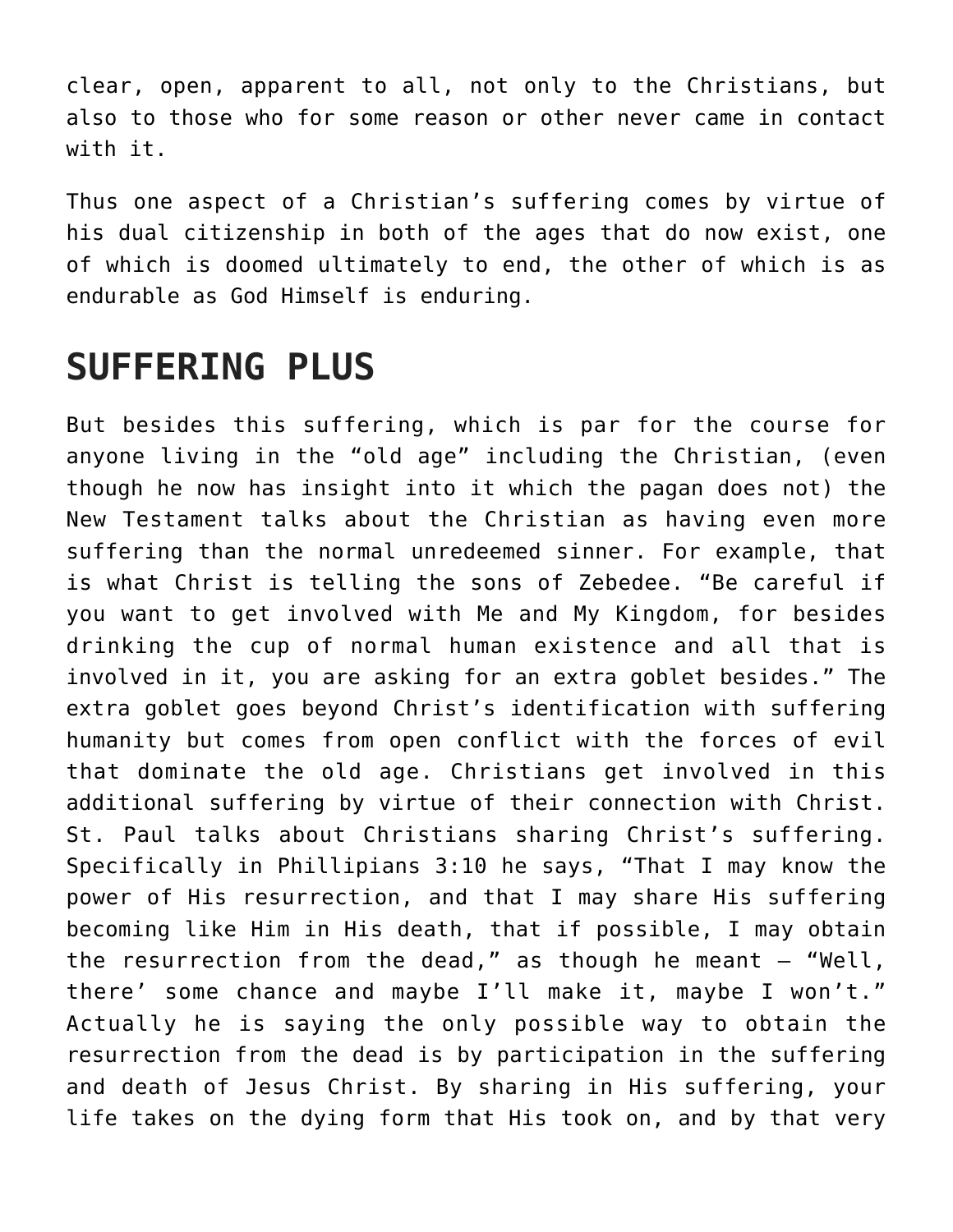identification (expressed elsewhere by Paul as "baptized into His death"), becoming conformed to Him, you also become conformed to the last great chapter of His life, Easter Sunday and what follows it. This is the only way you attain **genuine** resurrection, the life that does not peter out when suffering reaches its full measure, death.

## **SUFFERING — A GIFT**

Another motif that runs through the epistolary literature is the view of Christian suffering as a gift. It is not simply the inevitable consequence that "if you get yourself mixed with Jesus Christ, this is what you're going to get stuck with" but Paul talks about this as a special donation from God. "It has been granted to you that for the sake of Christ you should not only believe in Him but should also suffer for His sake" (Phil. 1:29).

One consequence of seeing suffering as a gift would be to minimize any searching for suffering. The Christian searching for suffering might be just the ecclesiastical masochist mentioned previously. Paul suggests letting God give me the suffering that He has picked out for me so that I do not have to search for it. If I **am** looking around for places where I can engage in a suffering ministry, it may be because I cannot stand the "insufferable" ministry that God has laid before me or that I am turning my back on some other gifted suffering situation, which may not be on such a grand and glorious scale as I would like to suffer. There is more satisfaction in being the heroic sufferer than just to have to suffer in the family, or just to suffer in some little corner in the world where God seems to have dumped me off and apparently forgotten about me. But in speaking of the gift of suffering Paul says more than "Stop searching for suffering; let God give it to you." This gift of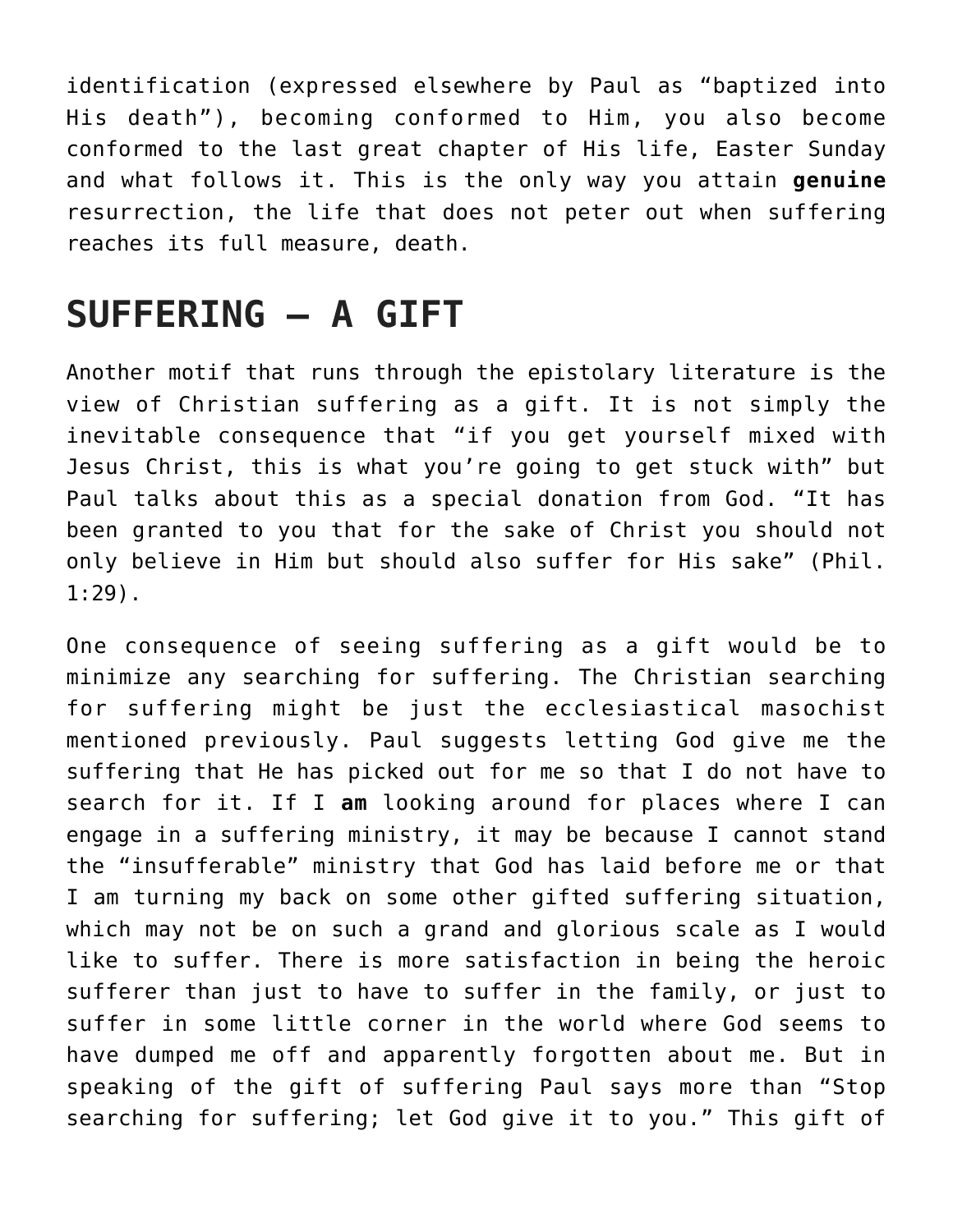suffering is "Suffering for His sake." Suffering for Christ's sake is not just biting your lip and grinning and bearing it, and saying, "Well, Christ had to suffer, so I'm going to have to suffer, too, so I'll do this for His sake." "Suffering for His sake" is participation in the work His suffering achieved. His suffering was redemptive. His suffering brought about the new creation. His suffering rescued men from the old eon and transplanted them into God's new age of acceptance. This is the gift that has been given to you, to be God's partner in redemption, to be the synergist in the sense of being God's fellow-worker for the next man, for the rest of the old, unaccepted and **per se** unacceptable world that is around you.

The **gift** of suffering, being granted a chance to participate in the very work that Christ Himself initiated, is the most surprising element in the New Testament view of Christian suffering.

### **RESULTS**

In various places the New Testament cites three beneficiaries from my participation in the redemptive purposes of suffering. The first beneficiary is me. In my suffering God achieves His purposes for my redemption. Christian insight is to see that suffering is achieving a beneficial effect just for me, myself. In II Corinthians 1:8 St. Paul refers to such an episode in his own life. "We were so utterly, unbearably crushed that we despaired of life itself. Why we felt that we had received the sentence of death; but that was to make us rely not on ourselves but on God." Here St. Paul says, "A given episode in my life had this salutary effect just on **me**, regardless of what else it may have achieved for anyone else. It forced **me** to go back to where my real reliance was." The implication is that Paul himself had wandered away from this reliance in his initial response to his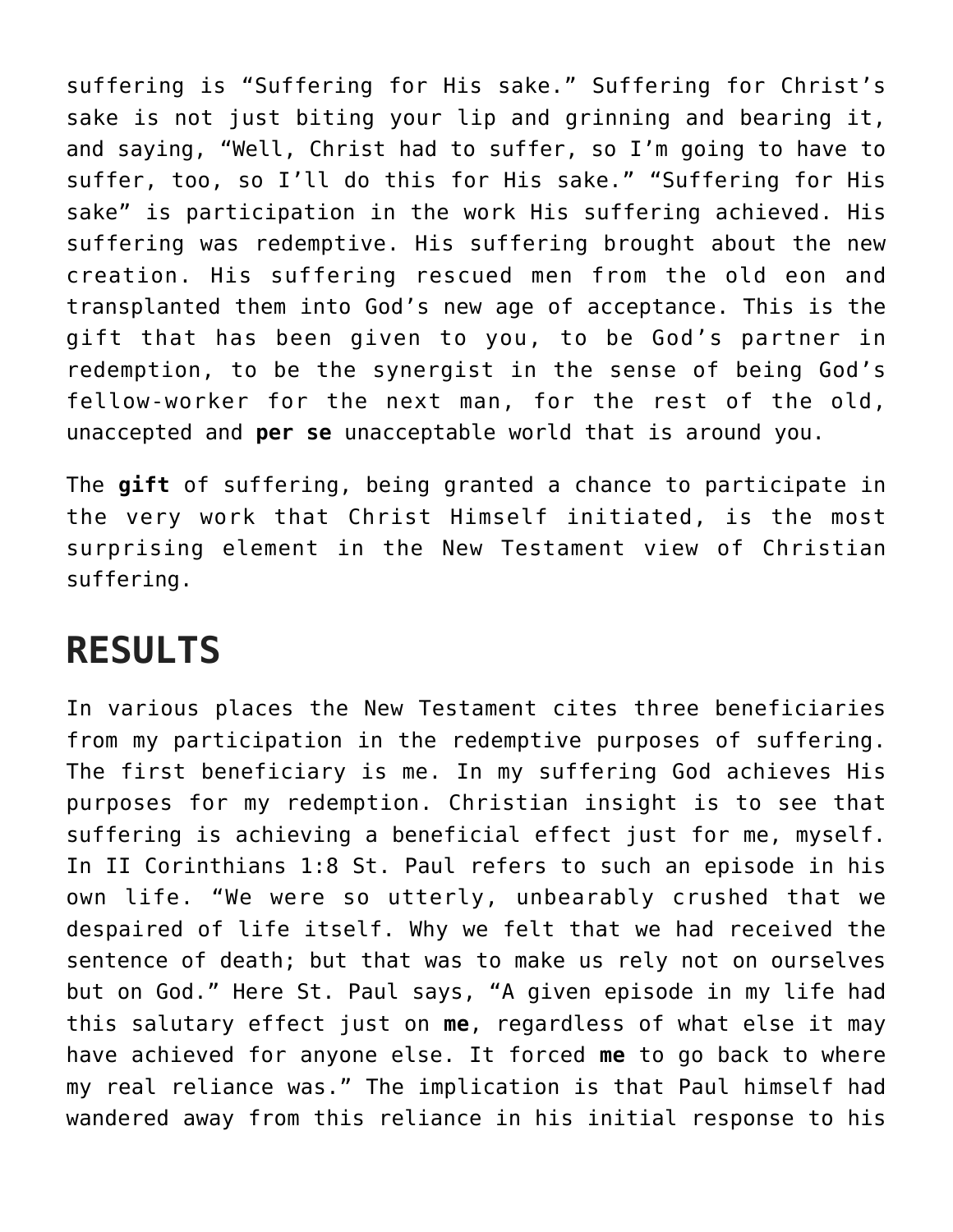suffering. He had initially responded in some form of unredeemed un- faith. He calls it self-reliance. By the gift of suffering God had to beat down his self- reliance to the point where he was brought back to trust in God.

Viewed in terms of the struggle between flesh and spirit, the sinner and saint in each Christian, we might say that one of the good, Godly purposes that God achieves when I suffer is that He is killing off the sinner in my sinner-saint combination. This killlng-off process **hurts**! Because that sinner is **me**! That sinner is not just a figment of my theological imagination but is a fact of my life. When God goes to work and says, "Sinner, I'm slowly but surely wiping you out," then there is plenty of 'ouch' there. Here my own self (sinner-self though it be) is being taken away from me. If that is all I have, if that is the only me that there is, then 'ouch', then 'no', then 'I refuse to suffer' would be the only reaction I could have to this kind of suffering. But the Christian is the new man of God, an **alter ego** as Galatians suggests, now in conflict with his own sinner-self. This other self is not merely me, but is Jesus Christ in me. Because of the existence of that alter-ego I can afford to **let** ("suffer") God kill off the old ego, the old sinner self. What is more I can actively actually start joining God in this process, and in that sense also become a synergist, a co-worker together with God, in helping God destroy the sinner that is in me. The Christian offers passive non-resistence, not resisting God's work at whittling away and chopping down the sinner self in me even though it hurts because it is **me** that is being destroyed.

Secondly St. Paul sees my suffering as God's redemptive action at work, not just for my good but also for the redemptive good of my fellow Christians. How fellow Christians see you respond to suffering becomes a proclamation of Christ to them, if you really are responding with Jesus Christ, if your response to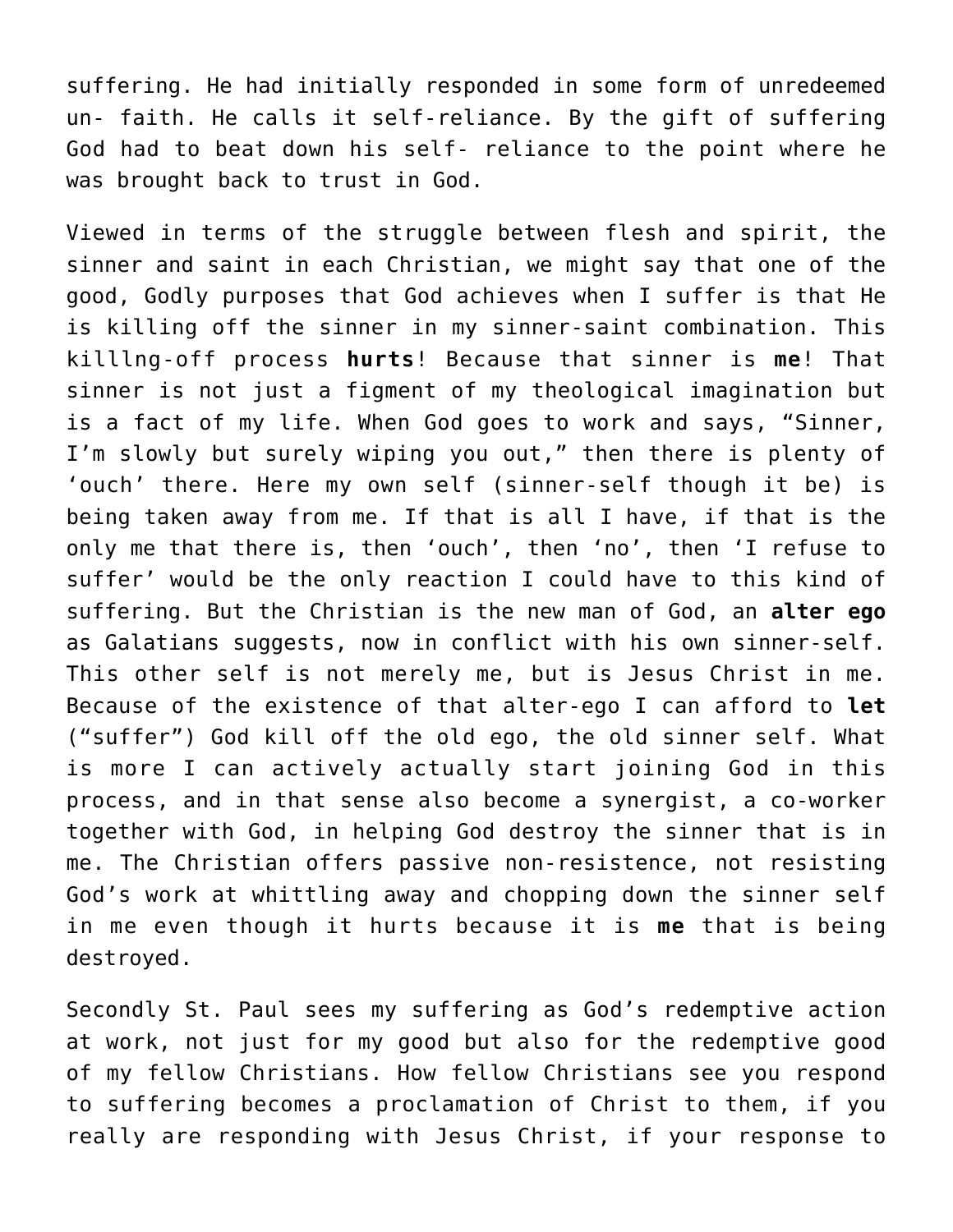suffering **is** that it drives you back to rely on God instead of such alternatives as turning your back on it and running or even staying and facing it but doing so with the courage of your own intestinal fortitude. This makes fellow Christians the beneficiaries of my suffering.

Philippians also introduces the third circle of redemptive beneficiaries as Paul reports that his suffering became the witness of the gospel to the non-Christian world around him where God had not yet made any redemptive inroads. Let me paraphrase Philippians, chapter 1. "I want you to know, brethren, that what has happened to me — (and Paul just recorded some of the suffering he had) — has really served to advance the gospel, so that it has become known throughout the whole praetorian guard (and at the moment I am pre-supposing this is the pagan context of the house or prison he is in) and to all the rest (not just to the praetorian guard but apparently everybody that has ever even gotten **close** to Paul while he is sitting in jail) that my imprisonment is for Christ." Now he does not explicate how that happened or what that meant but in his own little summary statement he says, "Here's one of the effects that my suffering had on the whole world around me. It made them aware that I was here as Christ's man." And he says, "It was an advance of the gospel." Then he says, (backing up to the second ring of beneficiaries) "It is significant for the church, for the already existing Christians, and most of the brethren have been made confident in the Lord because of my imprisonment and are much more bold to speak the word of God without fear." Now these are just summary assertions about Paul's suffering but here he is saying "it was an advance of the gospel in the pagan world. It strengthened the faith of the fellow Christians surrounding me here, so that they themselves could be even better spokesmen in the pagan world that still surrounds them and to do it boldly and without fear." In short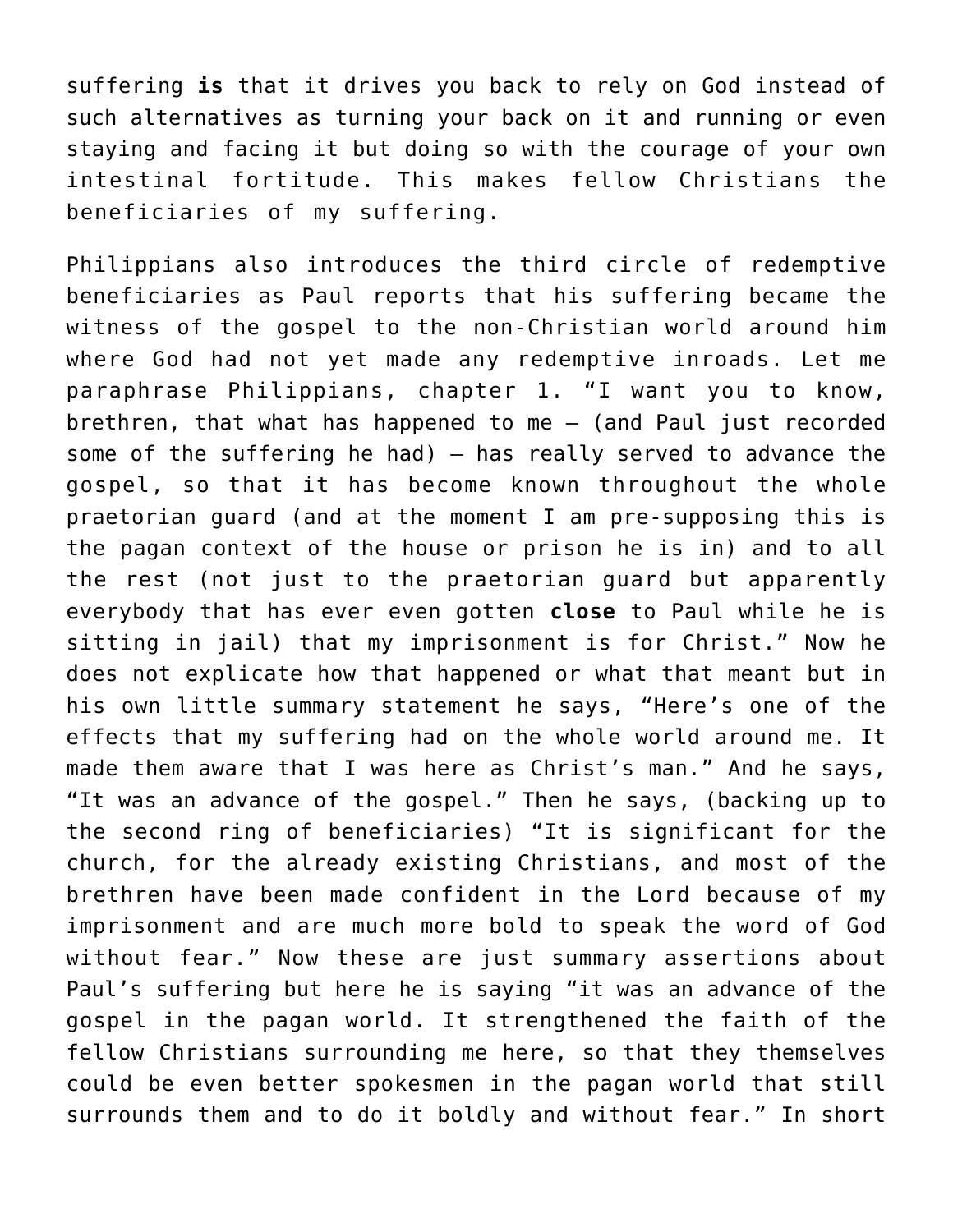the redemptive purposes of God were advanced in many people's lives.

### **UNDER THE CROSS**

The apostle in prison and, even more so, Christ on the cross might well be labeled: the ministry of the faithful failure. If you looked at Jesus Christ any time **before** Easter Sunday morning, you would say, "Well, there was a faithful failure. He apparently trusted God but it did not work." Now if our ministry is to be the extension of the ministry of Jesus Christ, we must have some place where we can incorporate "failure." At the point of failure we are most susceptible to evaluating by a theology of glory, instead of the theology of the Cross to use Luther's classic distinction. The faithful failure of Jesus Christ in dying at the end of His ministerial career is, however, the glorious **success** of God's ultimate purposes, not only just for that one man's life, that carpenter of Nazareth, but God's ultimate purposes for **all** human history and for every **human** life.

Just as the original gospel carrier lived not just Good Friday but His whole ministry under the cross, lived it hidden **under** the cross, (**sub cruce tecta**) so also the ministry of the Christian church remains **sub cruce tecta** until the ultimate revelation. The gift that has been granted to us, however, by virtue of our Christ-connection, is that we already **see**, we already **know**, we already have a hand-hold or a down payment on the glory that is involved, hidden under the cross. We are already now in touch with the life that is already there, even though it seems we just die from day to day. The theology of the cross reminds suffering servants today that all genuine theology, if it is the theology of Christ, will sooner or later, inevitably, invariably have this cross-bearing character. The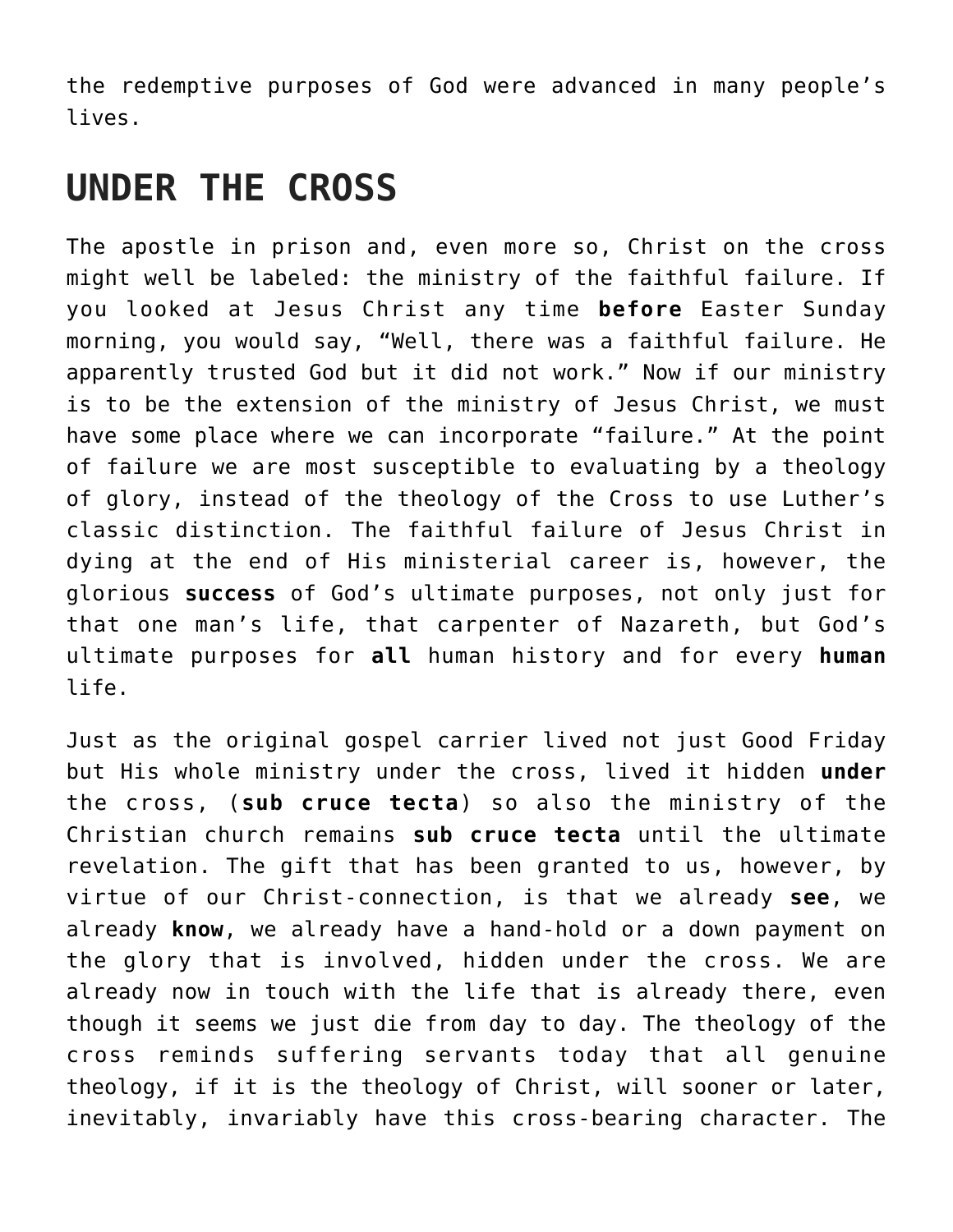ministry of Christ is a cruciform ministry, for Him and for everyone who is His minister. In addition, the theology of the cross, especially as Luther sought to emphasize it, reminds us that in this cruciform ministry the power of God does what it does nowhere else. Here and here alone the very life-giving power of God is at work. It is through this ministry, hidden under the cross, that God **does** resurrect men. He **does** bring about a new heaven and a new earth. Sharing Christ's suffering and being conformed to His death is the **only** possible avenue to the resurrected life, either individually for one man or corporately for the whole world.

The minister is the cross-bearer. The cross-bearer is a burdenbearer. The burden that we have been called to bear is our brother and our brother's sins. Here the vicarious substitutionary theme comes into a Christian's suffering too. I do not **just** suffer because sin is still present in me and has to be extinguished. But as an active, conscious, intelligent synergist with God, I can start being the burden-bearer for the brother whose burdens have got him so far down that he cannot lift himself up. God puts the broken brother into the paths of us Good Samaritans, the brother who needs **me** to come and pick up his yoke and transplant him to another yoke, one that is easy, and a burden that is light. In vicarious suffering a Christian puts himself right there under the brother's burden and the brother's ultimate burden is his own sin. Christians are sinbearers. They are not just Christophers, Christ-carriers carrying Christ to people, but in the whole process they are carrying people's sins away, carrying them to the Christ where they get nailed, crucified, and suffered out of existence.

### **THE WHOLE PICTURE**

The final New Testament aspect on suffering which we must still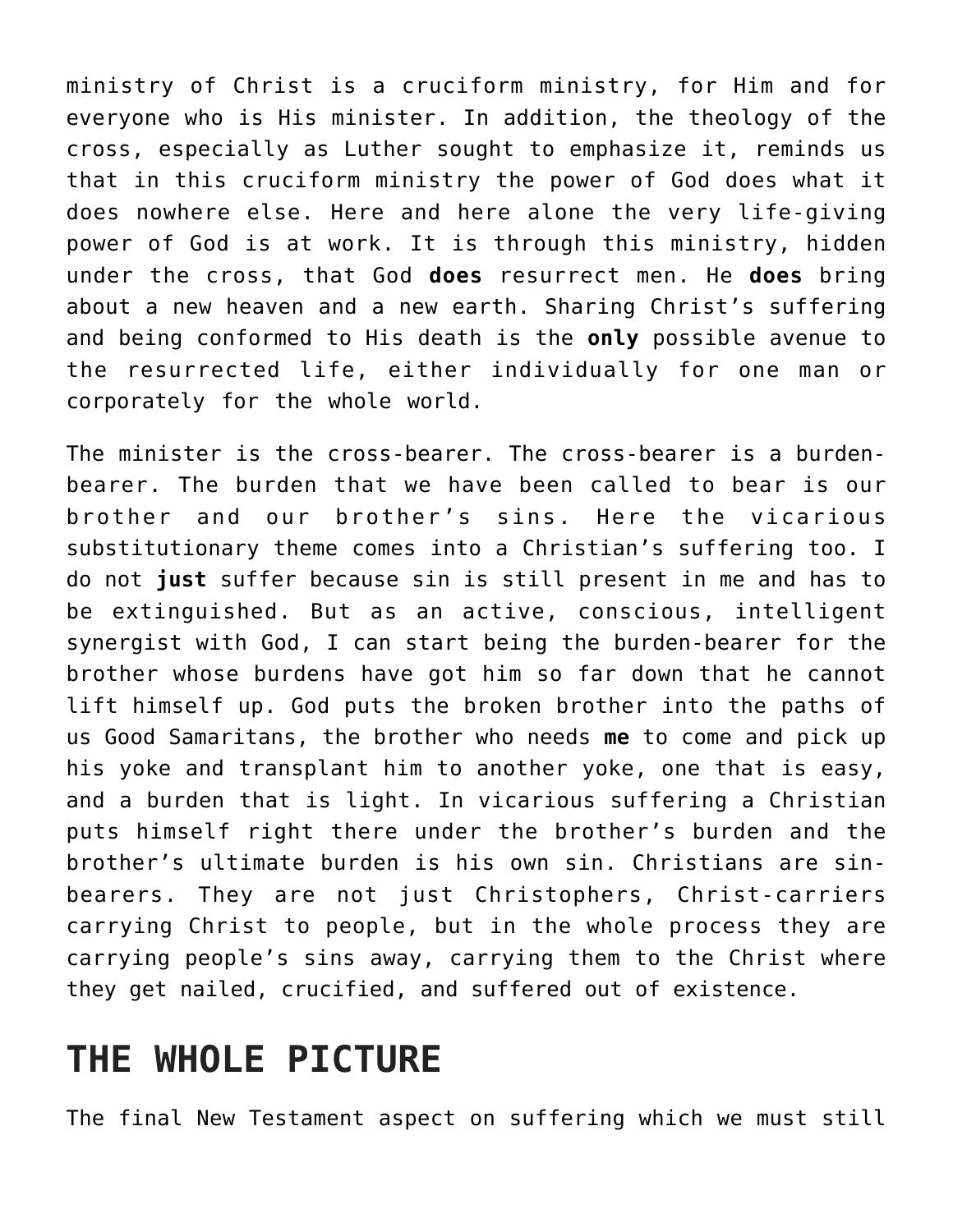consider is the connection of suffering with joy. One of the main difficulties we have in connecting suffering with joy is that we regularly think of joy as being the same as fun or pleasure. But fun and pleasure are always partial, most often momentary, and the New Testament notion of joy is a total term, a total term that ultimately is total in its theological content. In John's gospel Jesus tells His disciples that they are going to have sorrow, but that their sorrow will be turned to joy. What Jesus is saying here (especially in terms of John's major theme) is that their death is going to be turned to life. Their suffering existence in the old age is going to be changed by virtue of His ministry into the God-connected, accepted existence in the new age. Thus joy in the New Testament is first of all a theological term, and not a psychological state; how my psyche reacts. Joy is a theological term in that it says something about how God and I are acting and reacting. This is why the New Testament can connect suffering with joy. Both are positive theological realities.

Paul says, "In my suffering, Christ gets proclaimed and in that I rejoice." Paul can rejoice because of the **totality** of what he sees going on. He sees an event, his suffering, not just as an isolated event to which he might respond psychologically, happy or unhappy; but he sees it in the totality of God's saving plan, where all history is going. He sees it, in other words, in its relationship to its ultimate goal. He sees it in its connection with the end that God has in store both for him personally as well as for all of history. So joy implies seeing the whole vision and because I have the whole vision, therefore the parts, even the suffering parts, are such that I can respond by saying, "I see them in the whole vision." I see, for example, the fact **that** Divine life on this side of the ultimate resurrection **is** the cruciform life. When I see that as a fact, I can respond with joy because it **is** a joyful thing that the Divine life is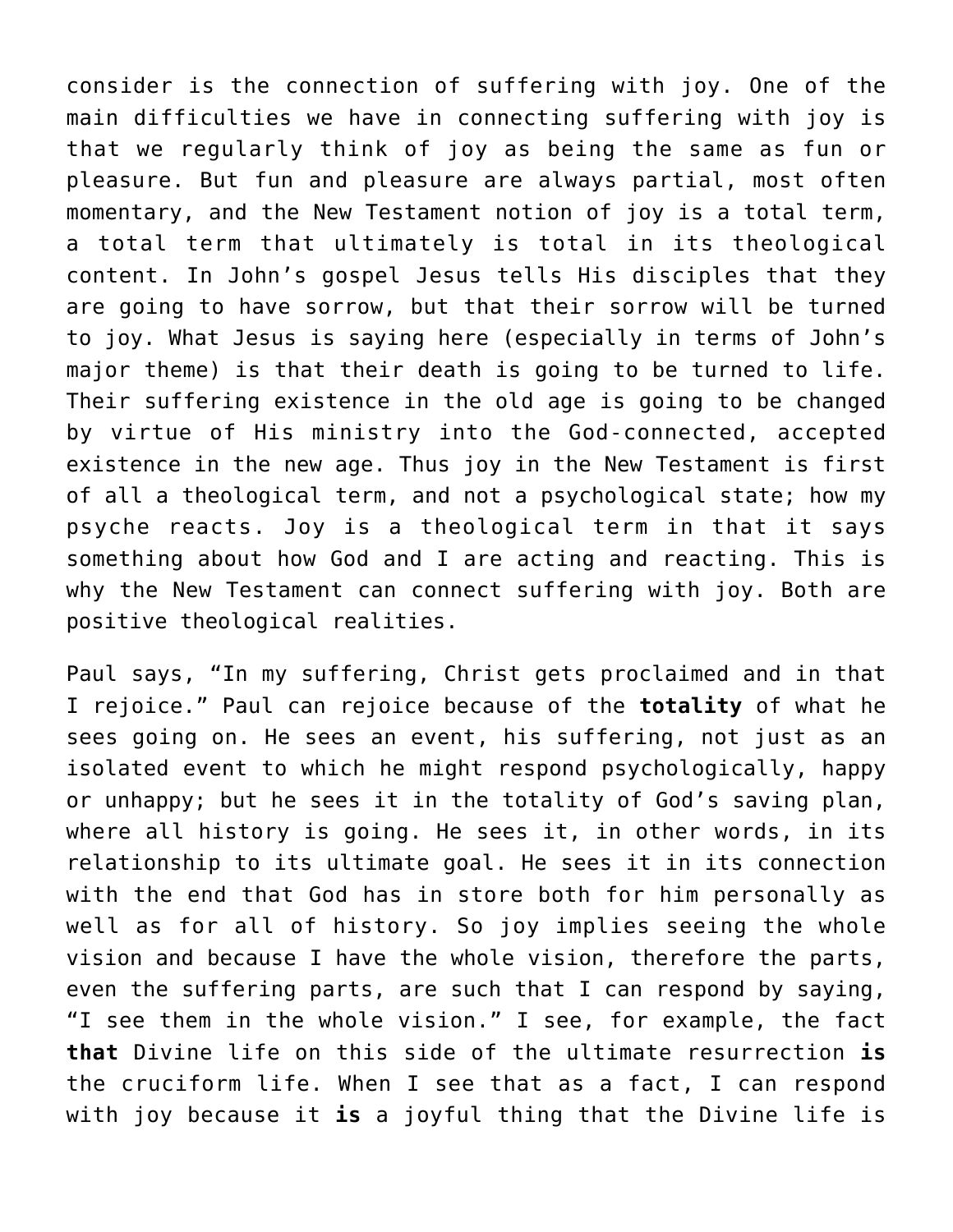moving on its way toward the grand finale.

In Paul's classic discussion of the mind of Christ in Philippians he calls this the joy of His ministry, that He knew what he was going on and had a mind to pitch in to carry it through. So He responds to His ministry of suffering with joy because of this grasp of the whole, this grasp of the totality.

So joy and sufferings are combined because for them both the Christian has the insight into and the confidence in Christ's own redemptive work. Finally you can have this kind of joy in response to your own personal suffering only when you see Christ as the center of this new existence that is heading toward that goal. For this reason the Christian's joy is ultimately always, as St. Paul says in Philippians again, "Rejoicing in the Lord." Only in so far as He is at the center of things, can you respond to any situation with joy. Only with Christ do you have the vision of the totality and **know** that resurrection is what stands at the other side of death.

I want to close with a reminder of the last two of Luther's 95 theses. (94) "Christians should be exhorted to be diligent in following Christ their head, through penalties, death, hell, (95) and thus be confident of entering into heaven through many tribulations, rather than through the false security of peace." The only thing that I want to draw from them as a conclusion for us is how the Christian **overcomes** suffering.

He does not overcome suffering by escaping it and God does not supply the way by some escape hatch. But the way of escape that God supplies is, as last week's epistle says, the stuff to **endure** it. The escape that God offers His people is the wherewithal to endure. Avoiding it is not really escaping it. To turn your back on something and run is really to succumb and in this case to succumb to the unfaith that says, "I cannot take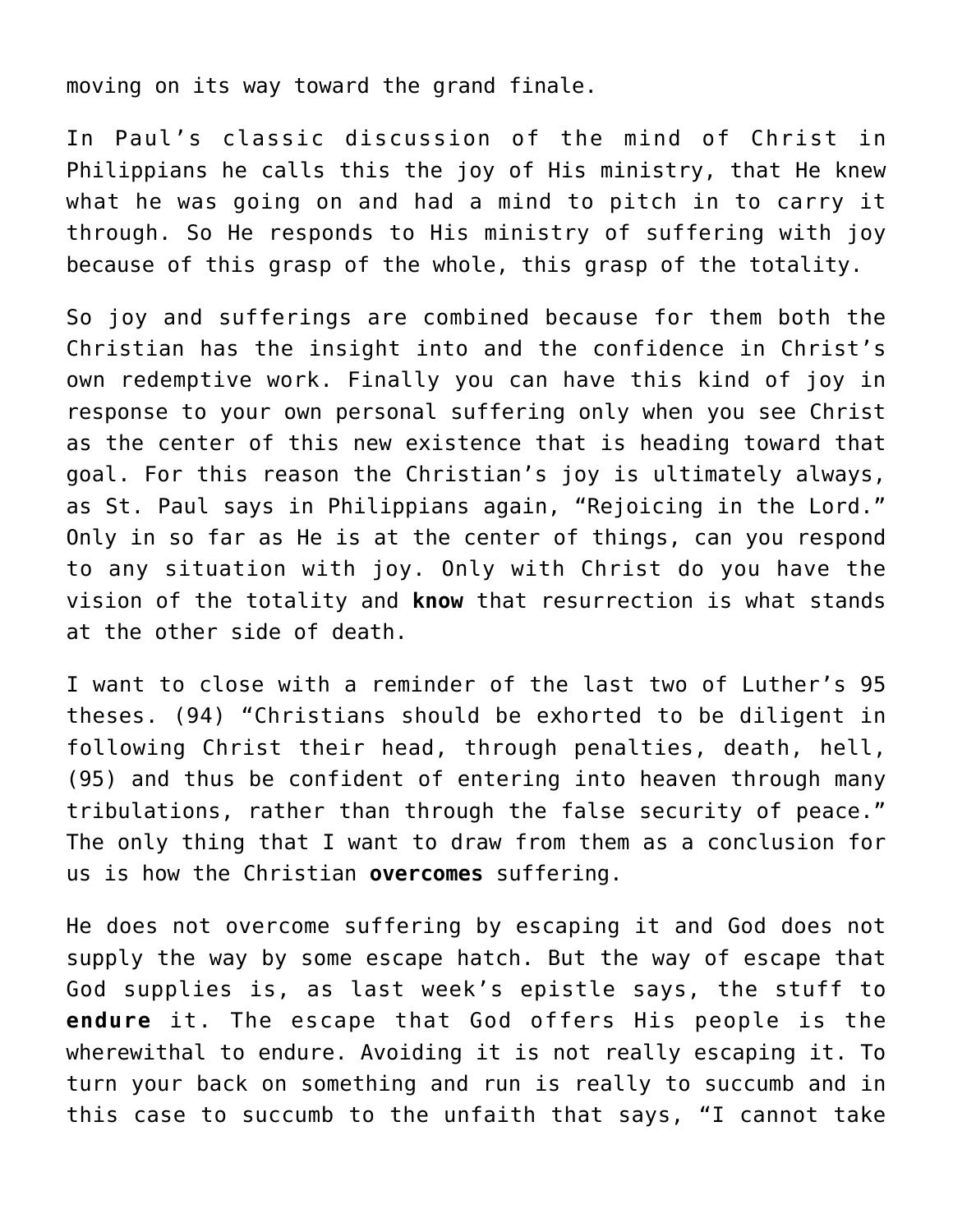this and still hang on to God. I cannot trust that God is going to hang on to me, as I move into this 'ouch' situation that is coming to me." By my own resources that is true. What is necessary, says Luther, is following Christ through the suffering and not trying to get around it. Following Christ, taking Christ together with me, or (better) letting Christ take me together with Him, into my suffering, that **is** genuine survival. That **is** eternal life.

This we must remember as we live our churchly lives **sub cruce tecta** that we may well indeed **be** in the valley of the shadow of death, in fact, we should not expect to be any place else, yet. That "valley of the shadow of death" may take a variety of forms — the inner-city, some racially tense community, some "bullheaded German" congregation, or some less grandiose valley of the shadow of death, as some of the death that still exists within us, some of our deathly fears, deathly hypocrisy, or deadly hatred of "the rabbits who run to the suburbs." Whatever the valley of the shadow of death is, it is **into** this valley that we have been **given** the opportunity to go, and in that valley we dare to be audacious, joyful, (and I am quoting Psalm 23) because we really **have** no evil to fear. We have no evil to fear not because there is none there — no, the evil, the valley, the shadow, the death, they **are** there, they are all around us. But the reason we can face them with joy is "For **Thou** art **with me**," and the "Thou" in this case is Jesus Christ, my Lord with me. Because I am here following "Christ, my head," through suffering, death and hell, I have the confidence that I will come out on the other side, by virtue of **His** having come out on the other side. This is but the thought of St. Paul, that we learn to know the power of His resurrection, not by avoiding, but as we share His sufferings, and as we take other sufferings and incorporate them into Christ's suffering and make them part of the redemptive ministry. In this we become like Him in His